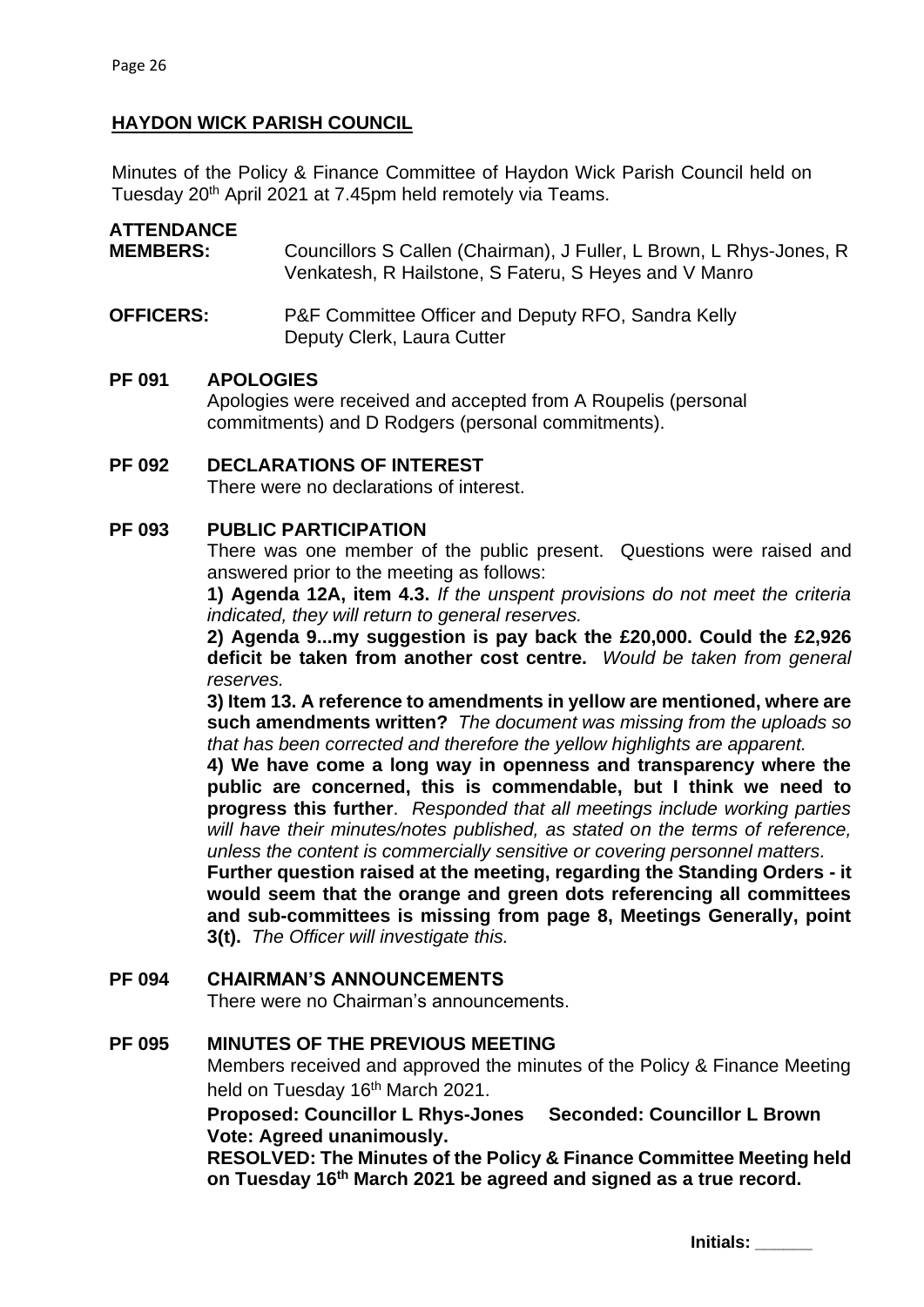# **PF 096 COUNCILLORS REPORTS**

| <b>Councillor R Hailstone</b> | Following the completion of the work to install<br>broadband fibre in the area, it has been left in a<br>terrible mess by the contractors and with multi-<br>coloured markings remaining on roads and paths |
|-------------------------------|-------------------------------------------------------------------------------------------------------------------------------------------------------------------------------------------------------------|
|                               | making the Parish look unsightly.                                                                                                                                                                           |
| <b>Councillor J Fuller</b>    | Reiterates what Councillor Hailstone says about the<br>state of the Parish following the broadband fibre<br>works.                                                                                          |
| <b>Councillor S Heyes</b>     | Informed that the crossing behind the office had<br>finally been repaired and the flashing beacons are<br>back in place.                                                                                    |

# **PF 097 CLERK'S REPORT**

**Hard Wire Testing** – we have been informed by the company carrying out the testing that when they began their testing on  $4<sup>th</sup>$  March, they counted 21 circuits - up from the 11 estimated. This will take the total cost up to £312 + vat. Queried this increase on the original quotation with the company but the fact remains there are 21 circuits, so the charge remains. Remaining work will go ahead  $(25<sup>th</sup>)$ June). *Councillor Manro advised that the charges seemed excessive - Officer to investigate and if possible, cancel the work.* 

**Barclaycard -** Refund of £301.64 for the suspected fraudulent charges has been received. Paid March's charges in advance of the direct debit as the limit has been reached again. Trying to get the hire vehicles paid another way to avoid this situation from re-occurring.

**New boiler -** being fitted on 23rd April. The agreed contractor (our current service provider), having been appointed to carry out the work, decided they could not fulfil the requirement, so we have had to appoint one of the other companies that quoted in the original submissions and who were actually slightly cheaper.

**Skate park de-energising** - SSE cancelled the date for this on 25<sup>th</sup> March. We are awaiting a new date.

**IT outage** - We had an internet failure for most of the day 12<sup>th</sup> April on both of our lines. This meant that we also had no phone connection. Eventually, a temporary fix was found but it was discovered that the second broadband line had been disabled. Investigations as to the cause for the disruption and the disabling of the line are continuing with the Company and we are seeking compensation for the outage and disruption to business.

# **PF 098 FINANCIAL MATTERS**

- A) To receive and approve the Income & Expenditure Statement for Month 12, March 2021.
- B) To receive the Bank Statements and Bank Reconciliations for Month 12, March 2021.
- C) To approve the payment schedules for March/April 2021.
- D) To receive the Q4 budget report.
- E) Notification of Hills price review.

# **PF 098A Proposed: Councillor S Callen Seconded: Councillor L Rhys-Jones Vote: Agreed unanimously.**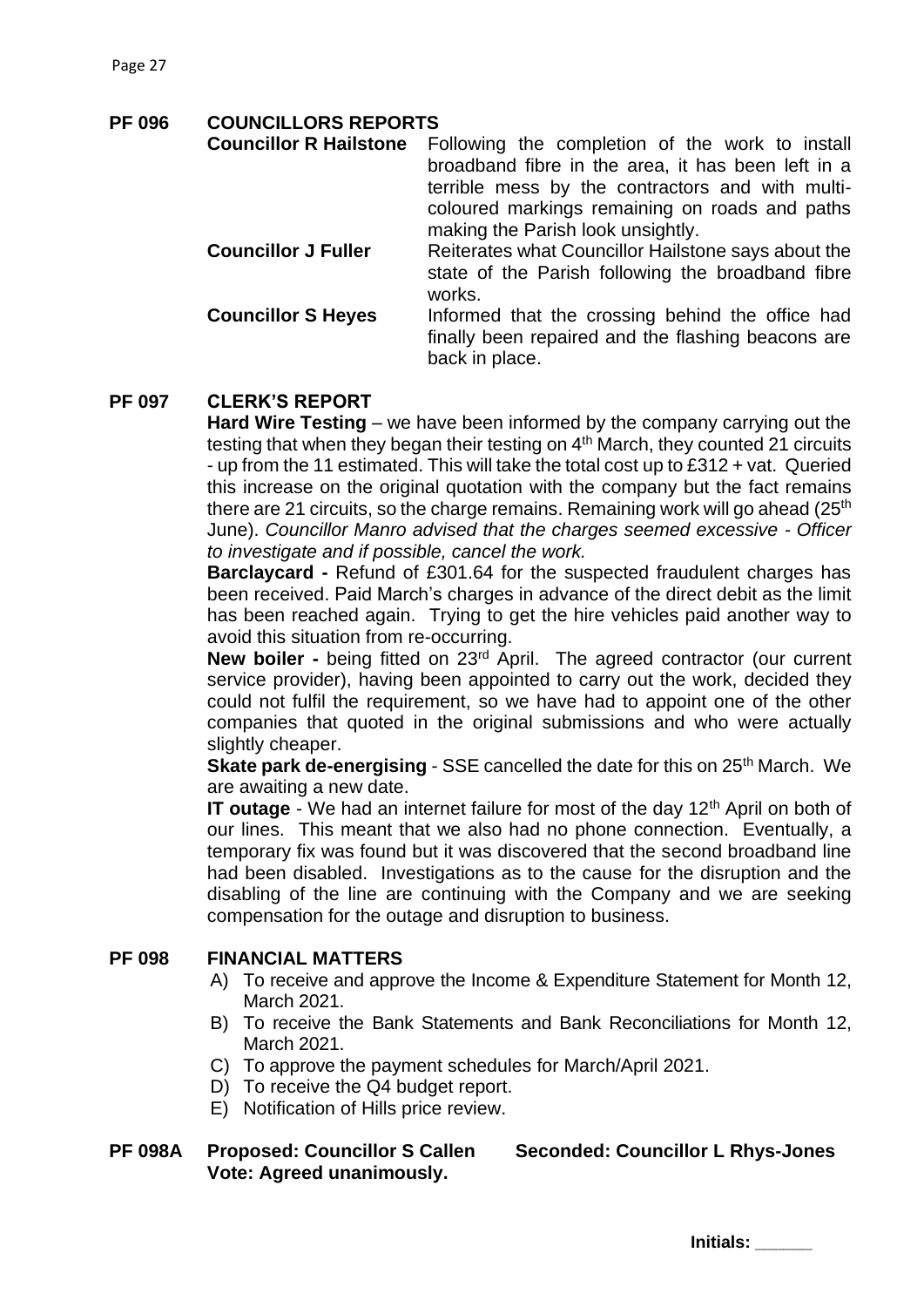**RESOLVED: To approve the Income & Expenditure Statement for March 2021.**

- **PF 098B Proposed: Councillor R Venkatesh Seconded: Councillor S Fateru Vote: Agreed unanimously. RESOLVED: To approve the Bank Statements and Bank Reconciliations for March 2021.**
- **PF 098C** Committee considered the amended payment schedules for March/April 2021 under purchase daybook references \*1442-1476, excel references 10421- 300321 and three cash book transactions for £105.53, totaling £57,486.96 and no queries were raised.

**Proposed: Councillor V Manro Seconded: Councillor S Heyes Vote: Agreed with one (1) abstention.**

**RESOLVED: To approve the Payment Schedule for March/April 2021 under purchase daybook references 1442-1476, excel references 10421- 300321 and cash book transactions for £105.53, totaling £57,486.96.**

#### **PF 099 COVID-19 DISCRETIONARY GRANT OVERPAYMENT**

Members received a report giving the background to an overpayment by Swindon Borough Council to Haydon Wick Parish Council. The Parish Council applied and received a £40,000 discretionary grant from Swindon Borough Council in September 2020. The grant has been used for recouping loss of income, increase expenditure for covid-19 related items and community projects to help the communities recovery from the pandemic. On 24<sup>th</sup> March 2021, SBC stating that the Parish Council should have only been given £20,000 and would we "*be in a position to repay the £20,000"* (being the overpayment). Members were provided with a breakdown of how the £40,000 originally received had been allocated. If the £20,000 were to be returned, this would put the Council into a deficit position for this allocation. Following discussions, Councillor Manro proposed that £10,000 should be returned to SBC. The rationale being that the request to return the monies came so late in the financial year that adjustments to our committed use of the grant could not be made and therefore returning all of the £20,000 would put our budget into a negative situation.

**Proposed: Councillor V Manro Seconded: Councillor R Hailstone Vote: Agreed unanimously.**

**RESOLVED: To offer to return £10,000 of the overpayment to avoid the Council's budget going into deficit.**

# **PF 100 ANNUAL GOVERNANCE & ACCOUNTABILITY RETURN (AGAR)**

Members received and noted a report summarising the requirements of the AGAR and a timetable for the various stages for completion.

#### **PF 101 ROUND UP OF 2020/2021 COMMITTEE PROJECTS**

A report reviewing what the Policy & Finance Committee have achieved over the past year was submitted for noting. The report covered how Covid-19 was managed; grant awards given; policies reviewed; how finances were managed; ongoing projects; one-off projects and what the committee will be working towards in the coming year.

## **PF 102 POLICIES FOR RECOMMENDATION TO FULL COUNCIL ON 23RD FEBRUARY 2021**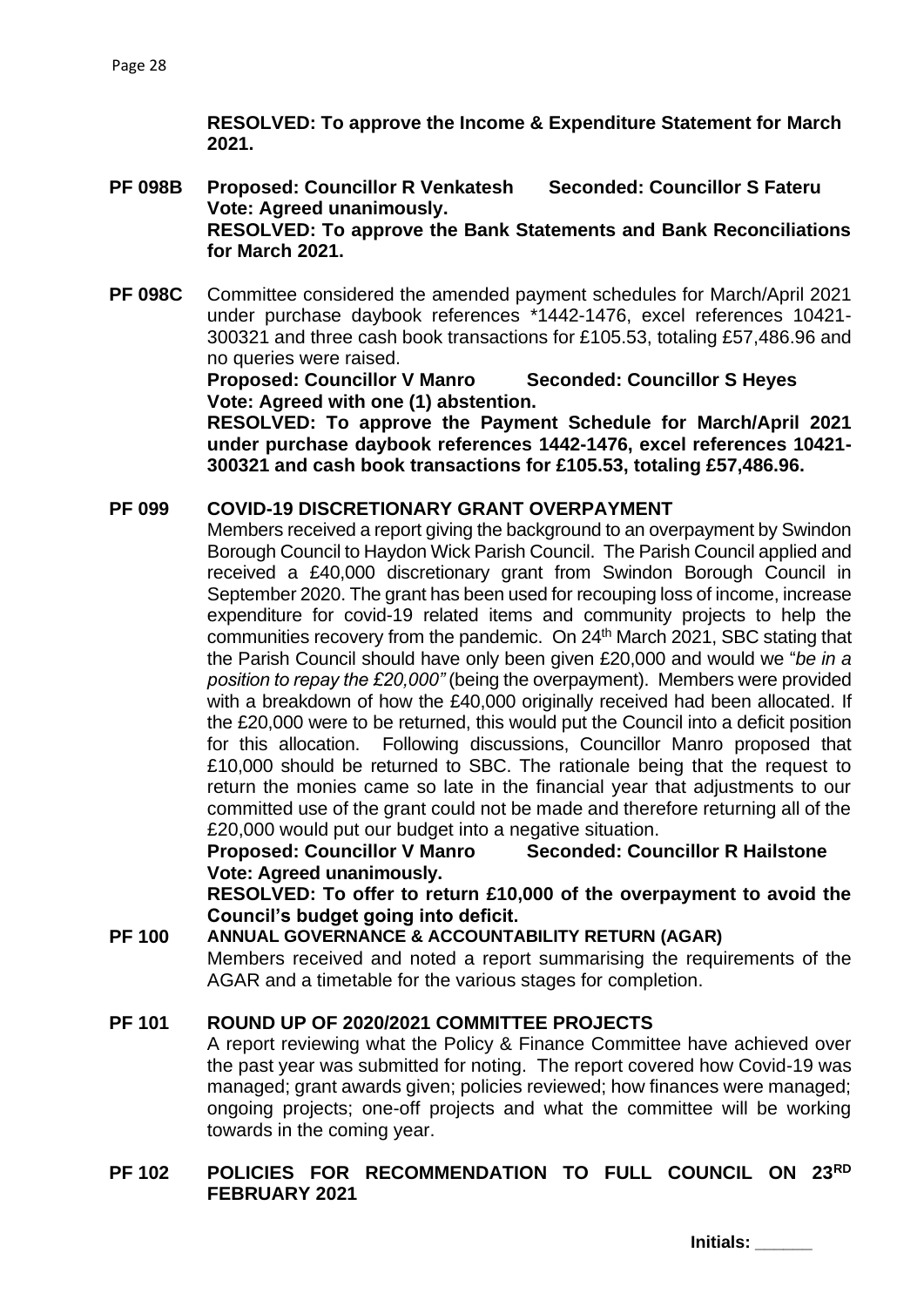Members considered the following policies for recommendation to Full Council

- A) Financial Regulations updated version submitted for consideration.
- B) Standing Orders no changes but bringing them to Full Council for annual adoption to fall in line with the start of the new council year and not November as timetabled.
- C) Procurement Policy amended version submitted for consideration with regards to the limits being set in pounds now rather than euros.
- **PF 102A Proposed: Councillor S Callen Seconded: Councillor L Rhys-Jones Vote: Agreed unanimously. RESOLVED: To recommend to Full Council that the Financial Regulations for 2021 be adopted.**
- **PF 102B Proposed: Councillor R Hailstone Seconded: Councillor S Fateru Vote: Agreed unanimously. RESOLVED: To recommend to Full Council that the Standing Orders are adopted as required annually and to fall in line with the start of the new council year.**
- **PF 102C Proposed: Councillor S Callen Seconded: Councillor L Rhys-Jones Vote: Agreed unanimously. RESOLVED: To recommend to Full Council that the Procurement Policy for 2021 be adopted.**

# **PF 103 TERMS OF REFERENCE**

Members considered the amended Terms of Reference for the Policy & Finance Committee. No comments were made.

**Proposed: Councillor R Hailstone Seconded: Councillor V Manro Vote: Agreed unanimously.**

**RESOLVED: To recommend to Full Council that the Committee's Terms of Reference as presented be adopted.** 

#### **PF 104 INVESTMENTS**

Members received the Officer's report detailing the investment opportunities provided by the Charities, Churches and Local Authorities (CCLA) Local Authorities' Property Fund and giving the background to the organisation, following a meeting with the Fund's Relationship Manager on 19<sup>th</sup> March 2021. The Local Authority's Property Fund should be considered as a long-term investment only (minimum of 5 years). The performance report submitted to members, provided by the CCLA, shows how the fund has performed over the past year. The Council initially invested £200,000 with the CCLA in November 2019 in their Deposit Fund which is a short-term investment fund. This is performing well given the current climate and better than the funds that are currently invested with HSBC. This being the reason for considering further investments. Members also received a report from the CCLA giving an overview of how funds have been performing generally over the past year due to the impact of Covid-19 and also a letter to shareholders of the Public Sector Deposit Fund, providing their view of the potential future direction of interest rates in the UK money market and to advise of changes being made to the fund. After discussion, it was agreed that further information from the Fund Manager would be useful before making a recommendation to Full Council. The Officer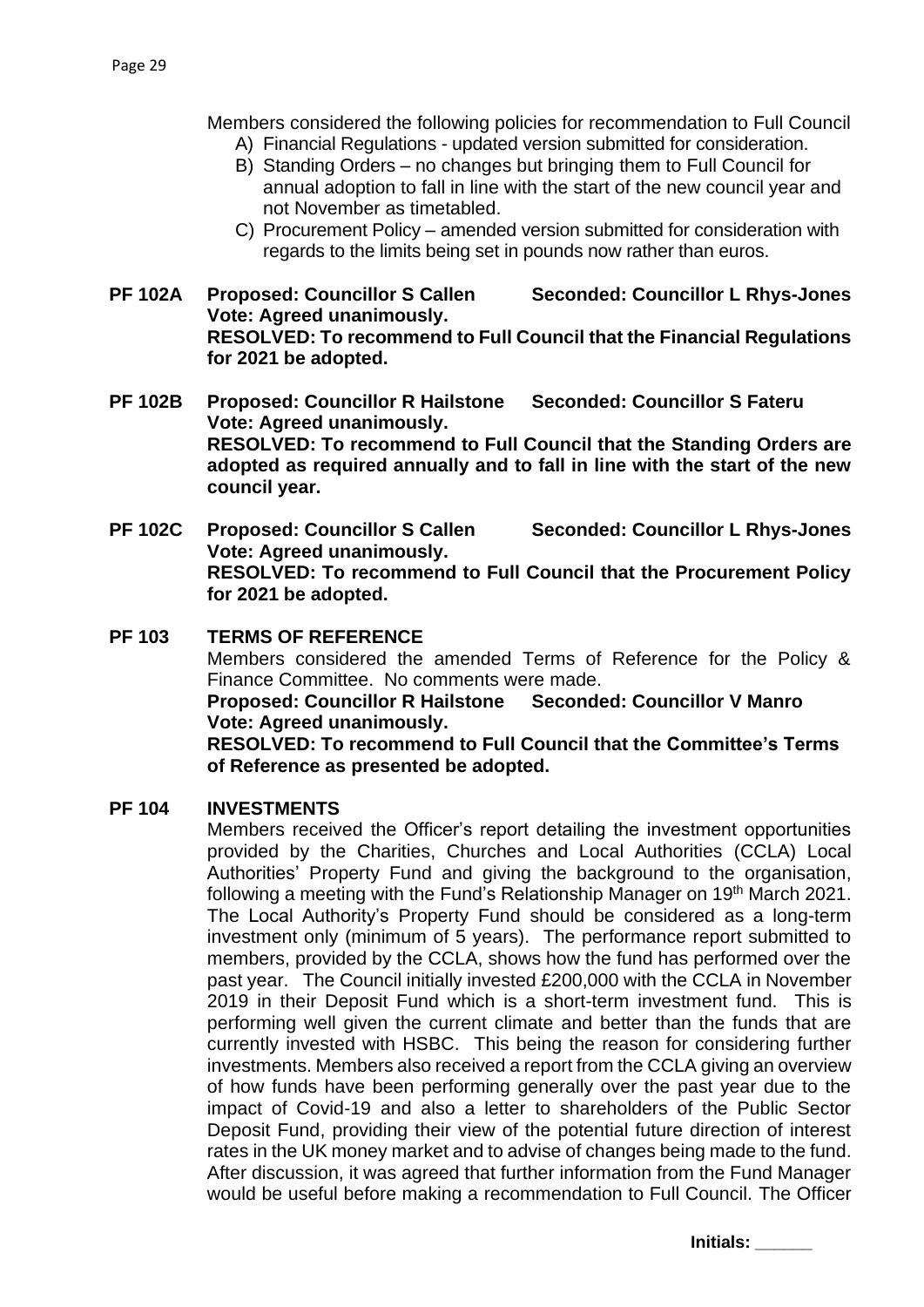will invite the Relationship Manager (Mark Davies) to the next P&F meeting on 18th May 2021.

**PF 105 GENERAL DATA PROTECTION REGULATIONS (GDPR) UPDATE** There was nothing to report.

#### **PF 106 ITEMS FOR NEXT AGENDA**

Presentation by CCLA Relationship Manager.

#### **PF 107 EXCLUSION OF PRESS & PUBLIC**

**RESOLVED**: In accordance with Standing Order 3 (d) that 'in view of the confidential nature of the business about to be transacted and in the public interest, that the press and public be temporarily excluded, and they be instructed to withdraw'. Reason: Commercially Sensitive.

#### **PF 108 IT RENEWAL**

Members received a report identifying statistics of support calls logged between 1 May 2020 and 31 March 2021, provided by our current IT support provider, together with a quotation for renewal. The renewal is due on 30<sup>th</sup> April 2021 and is for the same cover that we have currently. The price remains the same, at £2,800pa. The chargeable work identified in the statistics relates to charges for installation and set-up of new laptops. We have extended hours support included in our contract and last year we logged 20 calls outside of standard hours. It was felt that we are getting good service from the company so should continue to renew this year. Councillor Manro asked for charges for setting up the latest new laptop to be queried with the company as they seemed rather high.

**Proposed: Councillor D Rodgers Seconded: Councillor S Fateru VOTE: Agreed unanimously.**

**RESOLVED: To accept Orchard's quotation of £2,800 for the renewal of the IT contract which remains the same cost and cover as last year. Code to 4024/101.**

### **PF 109 INSURANCE UPDATE**

**Accident** involving a member of staff, whilst using their own car to undertake a regular trip for Voluntary Action Swindon on behalf of the Council. The member of staff did have business cover on their car insurance but was not at fault so the claim was dealt with by the other driver's insurance cover. Fortunately, only minor injuries were sustained to our member of staff. From now on, the member of staff has said they are not willing to use their own vehicle for business/volunteering activities.

**Damage to hire vehicle –** on 26<sup>th</sup> March, the wind caught the door of one of our hire vehicles (DU17 JRZ), causing damage to the door. It is our responsibility to arrange for the repair but as it will cost less than the £250 excess on our insurance, this repair is being carried out independently of our insurance Company and the Council will need to meet the costs.

**Subsidence**. This is an ongoing case and the claimant had been informed by our insurance company assessor that the case was closed but the claimant is challenging this decision so we have yet to hear if there will be any further action taken.